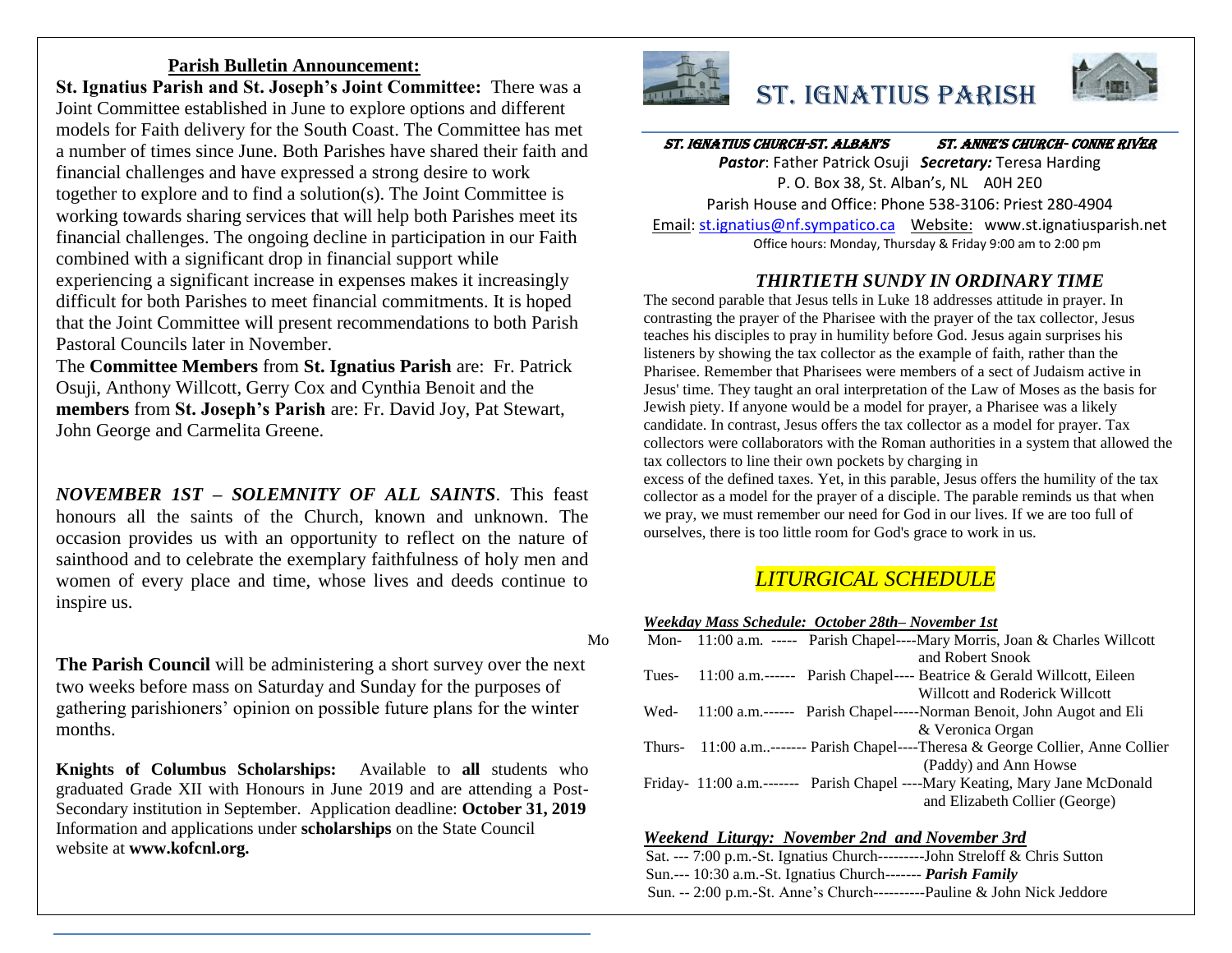| <b>DATE</b>             | <b>Sacristan</b>     | Reader            | <b>Collectors</b>                     | <i>Eucharistic</i><br><i><b>Minister</b></i> | <b>Altar</b><br><b>Servers</b> | <b>Music</b>                 |
|-------------------------|----------------------|-------------------|---------------------------------------|----------------------------------------------|--------------------------------|------------------------------|
| Oct<br>26 <sub>th</sub> | Mary<br>Patsy        | Ann B<br>Audrey D | George O<br>Willie McD<br>Pat Pittman | Margaret H                                   | Patsy<br>Edith                 |                              |
| <b>Oct</b><br>27th      | Meg<br>Genny         | Valerie H         | Clarence D<br>George D<br>Mike S      | Valerie H                                    | Irena<br>Mary S                | Youth<br>Choir<br>Valerie C  |
| <b>Nov</b><br>2nd       | Meg<br>Genny         | Gerry C           | Monica K<br>Anthony W                 | Ann B                                        | Maggie<br>Pat                  | Kennedy W<br><b>Tracey P</b> |
| <b>Nov</b><br>3rd       | <b>Teresa</b><br>Ann | Philomena<br>S    | Clarence D<br>George D<br>Mike S      | Calvin C                                     | Kevin<br><b>Brenda</b>         | Lenora L                     |
|                         |                      |                   |                                       |                                              |                                |                              |

# MiniStrieS' SChedule for Weekend MASSeS

### *Weekly Parish Income*

| St. Ignatius Church |          | $$910.25$ World Mission Sunday $$251.00$ |         |
|---------------------|----------|------------------------------------------|---------|
| St. Anne's Church   | \$137.00 | Mass Stipend                             | \$10.00 |
| Chase The Ace       | \$802.50 | <b>Baptism Stipend</b>                   | \$50.00 |
|                     |          | Marriage Certificate                     | \$5.00  |

**Chase The Ace:** Held every Friday 7:00 pm at the RC Legion. Tickets are \$5.00 each. This fundraiser is open to all persons 19 years and older. Number of cards remaining is **13. \$6106.00 Jackpot**

| Stipends: (as recommended by the Diocese) Certificates (copy) |                     |  |  |
|---------------------------------------------------------------|---------------------|--|--|
| Funerals \$200.00                                             | Baptism \$5.00      |  |  |
| Weddings \$200.00                                             | Confirmation \$5.00 |  |  |
| Baptism \$25.00                                               | Communion \$5.00    |  |  |

*He gives strength to the weary and increases the power of the weak. Isaiah 40:29*

## *WELCOME TO ST. IGNATIUS PARISH AND ST. ANNE'S CHURCH :*

*We are glad that you are here with us this morning. It is our hope that you experience the love of Christ this morning and His presence during our worship.*

*"Where two or three come together in my name, there I am with them"*

*Matt 18:20*

*Holy Communion at home*: If you or someone you know who would like to receive Holy Communion in their home, you are asked to please inform Father Patrick 280-4904, or telephone the Parish office 538-3106. The Body of Christ is often such an important part of people's lives, so when they are sick or unable to attend Mass, I would gladly bring them Holy Communion............................ Father Patrick Osuji

*Exposition of the Blessed Sacrament:* On the first Friday of each month, there will be an exposition of the Blessed Sacrament at the Parish Chapel at 10:30 am. Mass to follow at 11:00 am. The dates are Nov  $1<sup>st</sup>$ , and Dec  $6<sup>th</sup>$ .

*NOVEMBER 2ND – THE COMMEMORATION OF ALL THE FAITHFUL DEPARTED (ALL SOUL'S DAY)*. In 988, Odilo, abbot of the great monastery of Cluny in France, established the tradition of keeping, "with joyous affection, the memory of all the faithful departed who have lived from the beginning of the world until the end". By the 14th century, the commemoration had spread through Europe and was universally accepted in the Latin Church.

**All Souls Day:** The Month of November has always been set aside as a special month to pray for the faithful departed. During this month, we remember and pray with even greater devotion for our loved ones who have died. The faithful gather on **November 4th** to celebrate the Feast of All Souls. We remember and pray for our deceased loved ones who may still be awaiting their entrance into heaven. There is a time of purification before some of the dead may enter the presence of the All-Holy God. We can assist our deceased loved ones by our prayers and especially through the Mass. At our **evening Mass on Monday, November 4th at 7:00p.m.** for the faithful departed, we will remember especially those people who have died during the past year. A lit candle will be brought to the altar in memory of each person who has died during the past year. "Eternal rest grant unto them, O Lord, and let perpetual light shine upon them."